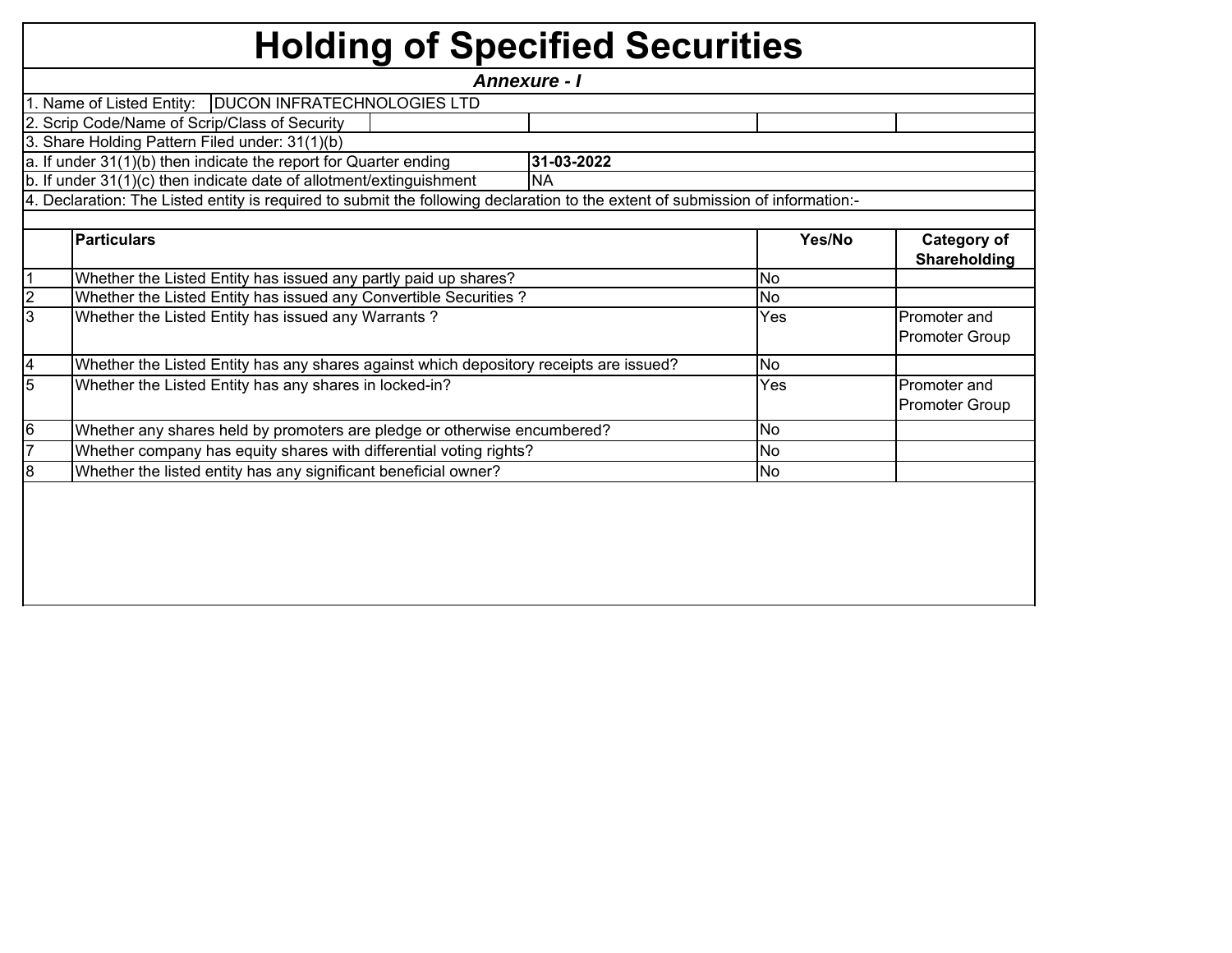|                                 |                                       |                                             |                                                                      |                                                                |                                                                  |                                                              | Table I - SUMMARY STATEMENT HOLDING OF SPECIFIED SECURITIES                                                                                 |                 |                                                                                                                                                                       |              |        |                                                                                                                                          |                                                                                                                                                  |                  |                                                             |                                       |                                                          |                                                                                    |
|---------------------------------|---------------------------------------|---------------------------------------------|----------------------------------------------------------------------|----------------------------------------------------------------|------------------------------------------------------------------|--------------------------------------------------------------|---------------------------------------------------------------------------------------------------------------------------------------------|-----------------|-----------------------------------------------------------------------------------------------------------------------------------------------------------------------|--------------|--------|------------------------------------------------------------------------------------------------------------------------------------------|--------------------------------------------------------------------------------------------------------------------------------------------------|------------------|-------------------------------------------------------------|---------------------------------------|----------------------------------------------------------|------------------------------------------------------------------------------------|
| Cate<br>gory                    | Category of<br>shareholder<br>(II)    | No.s of<br><b>Share</b><br>holders<br>(III) | No. of<br>fully<br>paid up<br>equity<br><b>Share</b><br>held<br>(IV) | No.s of<br>Partly<br>paid-up<br>equity<br>Share<br>held<br>(V) | No. of<br>shares<br>underlying<br>Depository<br>Receipts<br>(VI) | Total nos.<br>shares<br>held<br>$(VII)$ =<br>$(IV)+(V)+(VI)$ | Shareholding<br>as a % of total<br>no. of shares<br><i>(calculated as</i><br>per<br><b>SCRR, 1957)</b><br>(VIII)<br>As a % of<br>$(A+B+C2)$ |                 | <b>Number of Votting Rights</b><br>held in each class of<br>securities<br>(IX)<br><b>No of Voting</b><br><b>Total</b><br><b>Rights</b><br>as a<br>$%$ of<br>$(A+B+C)$ |              |        | No. of<br><b>Shares</b><br><b>Underlying</b><br><b>Outstating</b><br>convertible<br>securities<br>(including<br><b>Warrants</b> )<br>(X) | Shareholding,<br>as a % assuming<br>full conversion<br>of convertible<br>securities(as a<br>of diluted share<br>capital)<br>$(XI) = (VII) + (X)$ | (XII)            | <b>Number of</b><br><b>Locked in</b><br>shares<br>As a % of | <b>Shares</b><br>pledged or<br>(XIII) | <b>Number of</b><br>otherwise<br>encumbered<br>As a % of | <b>Number of</b><br>equity<br>shares held<br>in<br>dematerialized<br>form<br>(XIV) |
|                                 |                                       |                                             |                                                                      |                                                                |                                                                  |                                                              |                                                                                                                                             | Class<br>Equity | Class<br>Others                                                                                                                                                       | <b>Total</b> |        |                                                                                                                                          | As a % of<br>$(A+B+C2)$                                                                                                                          | No.              | total<br>shares held                                        | No.<br>(a)                            | total<br>shares held<br>(b)                              |                                                                                    |
| (A)                             | <b>Promoter &amp; Promoter Group</b>  |                                             | 144442569                                                            |                                                                |                                                                  | 144442569                                                    | 70.22                                                                                                                                       | 144442569       |                                                                                                                                                                       | 144442569    | 70.23  | 30634400                                                                                                                                 |                                                                                                                                                  | 74.09 144442569  | 100.00                                                      |                                       | 0.0000                                                   | 144442569                                                                          |
|                                 | Public                                | 31180                                       | 61232548                                                             |                                                                |                                                                  | 61232548                                                     | 29.77                                                                                                                                       | 61232548        |                                                                                                                                                                       | 61232548     | 29.77  |                                                                                                                                          | 29.77                                                                                                                                            | 15000000         | 24.50                                                       |                                       |                                                          | 60938858                                                                           |
| $\frac{\text{(B)}}{\text{(C)}}$ | <b>Non Promoter-Non Public</b>        |                                             |                                                                      |                                                                |                                                                  |                                                              |                                                                                                                                             |                 |                                                                                                                                                                       |              | 0.00   |                                                                                                                                          | 0.00                                                                                                                                             |                  | 0.00                                                        | <b>NA</b>                             | <b>NA</b>                                                |                                                                                    |
| (C1)                            | Shares underlying DRs                 |                                             |                                                                      |                                                                |                                                                  |                                                              |                                                                                                                                             |                 |                                                                                                                                                                       |              | 0.00   |                                                                                                                                          | 0.00                                                                                                                                             |                  | 0.00                                                        |                                       | <b>NA</b>                                                | $\Omega$                                                                           |
| (C2)                            | <b>Shares held by Employee Trusts</b> |                                             |                                                                      |                                                                |                                                                  |                                                              |                                                                                                                                             |                 |                                                                                                                                                                       |              | 0.00   |                                                                                                                                          | 0.00                                                                                                                                             |                  | 0.00                                                        | <b>NA</b>                             | <b>NA</b>                                                | $\Omega$                                                                           |
|                                 | <b>Total</b>                          | 31181                                       | 205675117                                                            |                                                                |                                                                  | 205675117                                                    |                                                                                                                                             | 205675117       |                                                                                                                                                                       | 205675117    | 100.00 |                                                                                                                                          |                                                                                                                                                  | 100.00 159442569 | 77.52                                                       |                                       |                                                          | 205381427                                                                          |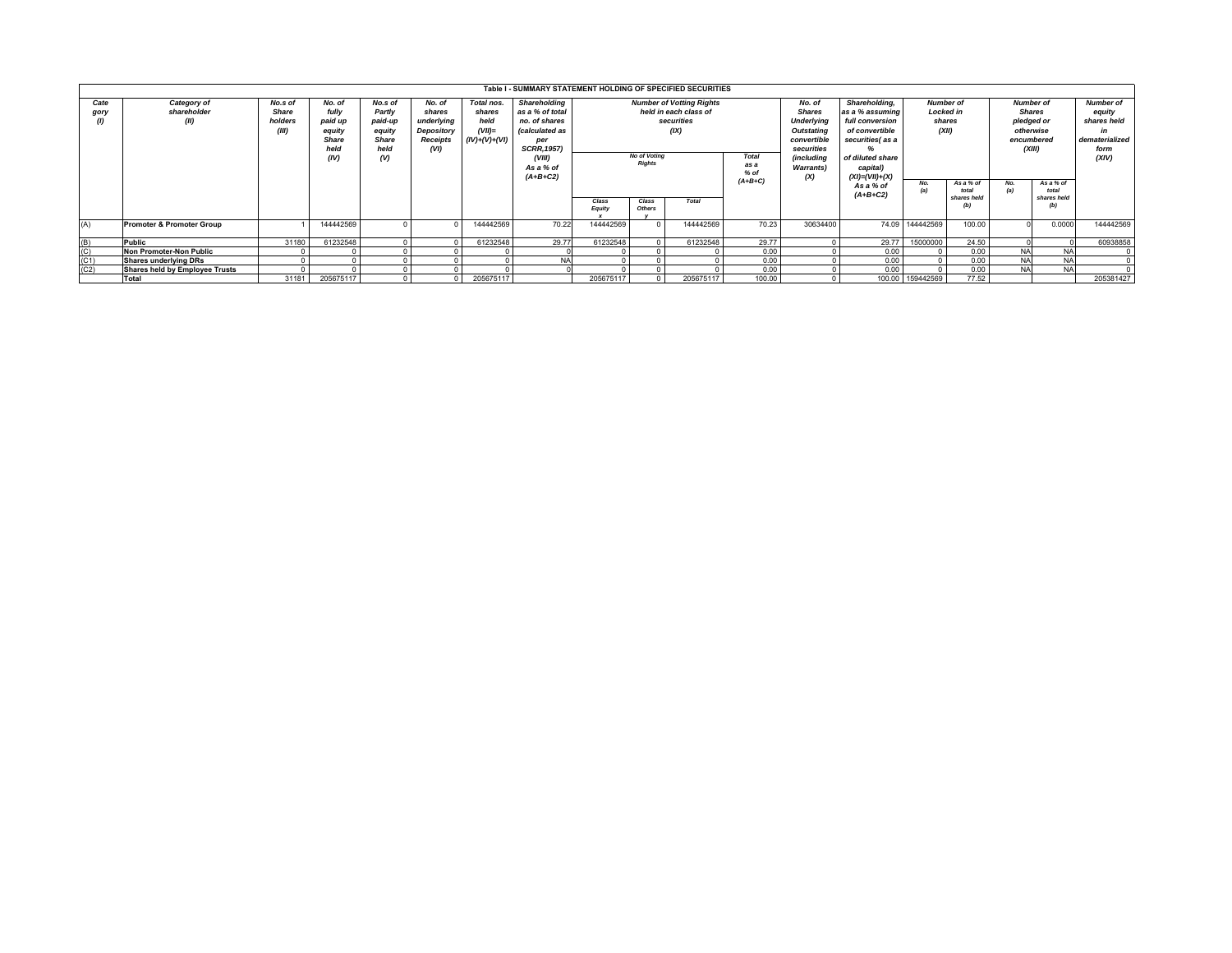|                                                                                                                                                                                                                                                                                                                                                                                                                                                               |                    |             |                                    |                                                                      |                                                            |                                                                         |                                                              |                                                                                               |                 |                                                                                                                                 | Table II - STATEMENT SHOWING SHAREHOLDING PATTERN OF THE PROMOTER AND PROMOTER GROUP |              |                                                                                                                           |                                                                                           |            |                                                                                                                                          |            |                                          |                                                                                       |
|---------------------------------------------------------------------------------------------------------------------------------------------------------------------------------------------------------------------------------------------------------------------------------------------------------------------------------------------------------------------------------------------------------------------------------------------------------------|--------------------|-------------|------------------------------------|----------------------------------------------------------------------|------------------------------------------------------------|-------------------------------------------------------------------------|--------------------------------------------------------------|-----------------------------------------------------------------------------------------------|-----------------|---------------------------------------------------------------------------------------------------------------------------------|--------------------------------------------------------------------------------------|--------------|---------------------------------------------------------------------------------------------------------------------------|-------------------------------------------------------------------------------------------|------------|------------------------------------------------------------------------------------------------------------------------------------------|------------|------------------------------------------|---------------------------------------------------------------------------------------|
| Category & Name of the<br>shareholders<br>(1)                                                                                                                                                                                                                                                                                                                                                                                                                 | <b>Entity Type</b> | PAN<br>(II) | No of<br>Share<br>holders<br>(III) | No of<br>fully<br>paid up<br>equity<br><b>Shares</b><br>held<br>(IV) | Partly<br>paid-up<br>equity<br><b>Share</b><br>held<br>(V) | No. of<br>shares<br>underlying<br>Depository<br><b>Receipts</b><br>(VI) | Total nos.<br>shares<br>held<br>$(VII)$ =<br>$(IV)+(V)+(VI)$ | Shareholdi<br>ng<br>%<br>calculated<br>as per<br><b>SCRR, 1957</b><br>As a % of<br>$(A+B+C2)$ |                 | <b>Number of Voting Rights</b><br>held in each class of<br>securities<br>(IX)<br>No of Voting<br>Total<br><b>Rights</b><br>as a |                                                                                      |              | No. of<br><b>Shares</b><br><b>Underlying</b><br>Outstating<br>convertible<br>securities<br>(including<br><b>Warrants)</b> | <b>Shareholdi</b><br>ng,<br>as a %<br>assuming<br>full<br>conversion<br>of<br>convertible |            | <b>Number of</b><br><b>Number of</b><br>Locked in<br><b>Shares</b><br>shares<br>pledged or<br>(XII)<br>otherwise<br>encumbered<br>(XIII) |            |                                          | <b>Number of</b><br>equity<br>shares held<br>in<br>dematerial<br>zed<br>form<br>(XIV) |
|                                                                                                                                                                                                                                                                                                                                                                                                                                                               |                    |             |                                    |                                                                      |                                                            |                                                                         |                                                              | (VIII)                                                                                        | Class<br>Equity | Class<br>Others                                                                                                                 | $%$ of<br>$(A+B+C)$<br><b>Total</b>                                                  |              | (X)                                                                                                                       | securities<br>as a %<br>of diluted<br>share<br>capital)                                   | No.<br>(a) | As a % of<br>total<br>shares held<br>(b)                                                                                                 | No.<br>(a) | As a % of<br>total<br>shares held<br>(b) |                                                                                       |
| 1 Indian                                                                                                                                                                                                                                                                                                                                                                                                                                                      |                    |             |                                    |                                                                      |                                                            |                                                                         |                                                              |                                                                                               |                 |                                                                                                                                 |                                                                                      |              |                                                                                                                           |                                                                                           |            |                                                                                                                                          |            |                                          |                                                                                       |
| (a) Individuals/Hindu undivided Family                                                                                                                                                                                                                                                                                                                                                                                                                        |                    |             |                                    |                                                                      |                                                            |                                                                         |                                                              |                                                                                               |                 |                                                                                                                                 |                                                                                      |              |                                                                                                                           |                                                                                           |            |                                                                                                                                          |            |                                          |                                                                                       |
|                                                                                                                                                                                                                                                                                                                                                                                                                                                               |                    |             |                                    |                                                                      | $\Omega$                                                   |                                                                         | $\Omega$                                                     | 0.00                                                                                          |                 |                                                                                                                                 | $\Omega$                                                                             | 0.00         | $\Omega$                                                                                                                  | 0.00                                                                                      |            | 0.0000                                                                                                                                   | $\Omega$   | 0.0000                                   |                                                                                       |
| Total                                                                                                                                                                                                                                                                                                                                                                                                                                                         |                    |             |                                    |                                                                      |                                                            |                                                                         | $\mathbf{r}$                                                 | 0.00                                                                                          |                 |                                                                                                                                 | $\sim$                                                                               | 0.00         | $\Omega$                                                                                                                  | 0.00                                                                                      | $\sqrt{2}$ | 0.0000                                                                                                                                   | $\Omega$   | 0.0000                                   |                                                                                       |
| (b) Central Government/State Government(s)                                                                                                                                                                                                                                                                                                                                                                                                                    |                    |             |                                    |                                                                      |                                                            |                                                                         |                                                              |                                                                                               |                 |                                                                                                                                 |                                                                                      |              |                                                                                                                           |                                                                                           |            |                                                                                                                                          |            |                                          |                                                                                       |
|                                                                                                                                                                                                                                                                                                                                                                                                                                                               |                    |             |                                    |                                                                      |                                                            |                                                                         |                                                              | 0.00                                                                                          |                 |                                                                                                                                 | $\sim$                                                                               | 0.00         |                                                                                                                           | 0.00                                                                                      |            | 0.0000                                                                                                                                   |            | 0.0000                                   |                                                                                       |
| Total                                                                                                                                                                                                                                                                                                                                                                                                                                                         |                    |             |                                    |                                                                      |                                                            |                                                                         |                                                              | 0.00                                                                                          |                 |                                                                                                                                 |                                                                                      | 0.00         |                                                                                                                           | 0.00                                                                                      |            | 0.0000                                                                                                                                   |            | 0.0000                                   |                                                                                       |
| (c)<br><b>Financial Institutions/Banks</b>                                                                                                                                                                                                                                                                                                                                                                                                                    |                    |             |                                    |                                                                      |                                                            |                                                                         |                                                              |                                                                                               |                 |                                                                                                                                 |                                                                                      |              |                                                                                                                           |                                                                                           |            |                                                                                                                                          |            |                                          |                                                                                       |
|                                                                                                                                                                                                                                                                                                                                                                                                                                                               |                    |             |                                    |                                                                      |                                                            |                                                                         |                                                              | 0.00                                                                                          |                 |                                                                                                                                 |                                                                                      | 0.00         |                                                                                                                           | 0.00                                                                                      |            | 0.0000                                                                                                                                   |            | 0.0000                                   |                                                                                       |
| Total<br>Sub-Total (A)(1                                                                                                                                                                                                                                                                                                                                                                                                                                      |                    |             |                                    |                                                                      | $\Omega$<br>$\sqrt{2}$                                     |                                                                         | $\Omega$                                                     | 0.00<br>0.00                                                                                  |                 |                                                                                                                                 | $\mathbf{r}$                                                                         | 0.00<br>0.00 |                                                                                                                           | 0.00<br>0.00                                                                              |            | 0.0000<br>0.0000                                                                                                                         |            | 0.0000<br>0.0000                         |                                                                                       |
| 2 Foreian                                                                                                                                                                                                                                                                                                                                                                                                                                                     |                    |             |                                    |                                                                      |                                                            |                                                                         |                                                              |                                                                                               |                 |                                                                                                                                 |                                                                                      |              |                                                                                                                           |                                                                                           |            |                                                                                                                                          |            |                                          |                                                                                       |
| (a) Individuals (Non-Resident Individuals/Foreign Individuals)                                                                                                                                                                                                                                                                                                                                                                                                |                    |             |                                    |                                                                      |                                                            |                                                                         |                                                              |                                                                                               |                 |                                                                                                                                 |                                                                                      |              |                                                                                                                           |                                                                                           |            |                                                                                                                                          |            |                                          |                                                                                       |
| <b>ARUN GOVIL</b>                                                                                                                                                                                                                                                                                                                                                                                                                                             |                    | AKVPG8378A  |                                    | 144442569                                                            |                                                            |                                                                         | 144442569                                                    | 70.23                                                                                         | 144442569       |                                                                                                                                 | 144442569                                                                            | 70.23        | 30634400                                                                                                                  | 74.09                                                                                     | 144442569  | 100.0000                                                                                                                                 |            | 0.0000                                   | 144442569                                                                             |
| Total                                                                                                                                                                                                                                                                                                                                                                                                                                                         |                    |             |                                    | 144442569                                                            | $\sim$                                                     |                                                                         | 144442569                                                    | 70.23                                                                                         | 144442569       |                                                                                                                                 | 144442569                                                                            | 70.23        | 30634400                                                                                                                  | 74.09                                                                                     | 144442569  | 100,0000                                                                                                                                 | $\Omega$   | 0.0000                                   | 144442569                                                                             |
| (c)<br><b>Institutions</b>                                                                                                                                                                                                                                                                                                                                                                                                                                    |                    |             |                                    |                                                                      |                                                            |                                                                         |                                                              |                                                                                               |                 |                                                                                                                                 |                                                                                      |              |                                                                                                                           |                                                                                           |            |                                                                                                                                          |            |                                          |                                                                                       |
|                                                                                                                                                                                                                                                                                                                                                                                                                                                               |                    |             |                                    |                                                                      | $\Omega$                                                   |                                                                         |                                                              | 0.00                                                                                          |                 |                                                                                                                                 | $\sim$                                                                               | 0.00         |                                                                                                                           | 0.00                                                                                      |            | 0.0000                                                                                                                                   | $\Omega$   | 0.0000                                   |                                                                                       |
| Total                                                                                                                                                                                                                                                                                                                                                                                                                                                         |                    |             |                                    |                                                                      |                                                            |                                                                         |                                                              | 0.00                                                                                          |                 |                                                                                                                                 |                                                                                      | 0.00         |                                                                                                                           | 0.00                                                                                      |            | 0.0000                                                                                                                                   |            | 0.0000                                   |                                                                                       |
| Sub-Total (A)(2                                                                                                                                                                                                                                                                                                                                                                                                                                               |                    |             |                                    | 144442569                                                            |                                                            |                                                                         | 144442569                                                    | 70.23                                                                                         | 144442569       |                                                                                                                                 | 144442569                                                                            | 70.23        |                                                                                                                           | 74.09                                                                                     | 144442569  | 100.0000                                                                                                                                 |            | 0.0000                                   | 144442569                                                                             |
| <b>Total Shareholding of Promoters</b>                                                                                                                                                                                                                                                                                                                                                                                                                        |                    |             |                                    | 144442569                                                            |                                                            |                                                                         | 144442569                                                    | 70.23                                                                                         | 144442569       |                                                                                                                                 | 144442569                                                                            | 70.23        |                                                                                                                           | 74.09                                                                                     | 144442569  | 100.0000                                                                                                                                 |            | 0.0000                                   | 144442569                                                                             |
| Details of Shares which remain unclaimed may be given hear along with details such as number of shareholders, outstanding shares held in demat/unclaimed suspense account, voting rights which are frozen etc.<br>Note:<br>(1) PAN would not be displayed on website of Stock Exchange(s).<br>(2) The term "Encumbrance" has the same meaning as assigned under regulation 28(3) of SEBI (Substantial Acquisition of Shares and Takeovers) Regulations, 2011. |                    |             |                                    |                                                                      |                                                            |                                                                         |                                                              |                                                                                               |                 |                                                                                                                                 |                                                                                      |              |                                                                                                                           |                                                                                           |            |                                                                                                                                          |            |                                          |                                                                                       |
|                                                                                                                                                                                                                                                                                                                                                                                                                                                               |                    |             |                                    |                                                                      |                                                            |                                                                         |                                                              |                                                                                               |                 |                                                                                                                                 |                                                                                      |              |                                                                                                                           |                                                                                           |            |                                                                                                                                          |            |                                          |                                                                                       |
|                                                                                                                                                                                                                                                                                                                                                                                                                                                               |                    |             |                                    |                                                                      |                                                            |                                                                         |                                                              |                                                                                               |                 |                                                                                                                                 |                                                                                      |              |                                                                                                                           |                                                                                           |            |                                                                                                                                          |            |                                          |                                                                                       |
|                                                                                                                                                                                                                                                                                                                                                                                                                                                               |                    |             |                                    |                                                                      |                                                            |                                                                         |                                                              |                                                                                               |                 |                                                                                                                                 |                                                                                      |              |                                                                                                                           |                                                                                           |            |                                                                                                                                          |            |                                          |                                                                                       |
|                                                                                                                                                                                                                                                                                                                                                                                                                                                               |                    |             |                                    |                                                                      |                                                            |                                                                         |                                                              |                                                                                               |                 |                                                                                                                                 |                                                                                      |              |                                                                                                                           |                                                                                           |            |                                                                                                                                          |            |                                          |                                                                                       |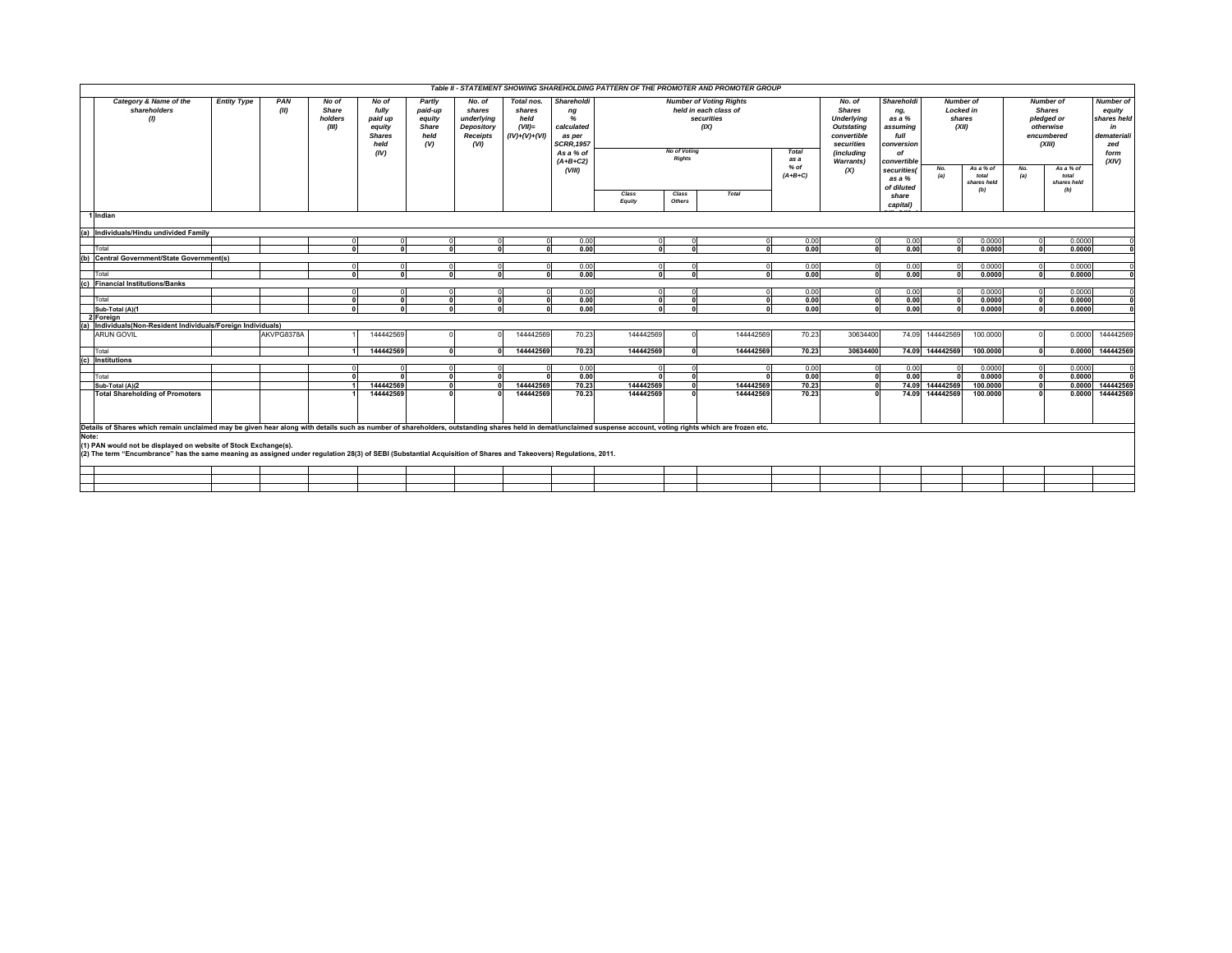|                                                                                                                                                                                                                | Table III - STATEMENT SHOWING SHAREHOLDING PATTERN OF THE PUBLIC SHAREHOLDER<br><b>Number of Voting Rights</b><br>Number of<br>Number of |              |            |         |                 |                 |                     |              |                       |              |                        |                   |                      |           |                         |                     |                      |                  |  |
|----------------------------------------------------------------------------------------------------------------------------------------------------------------------------------------------------------------|------------------------------------------------------------------------------------------------------------------------------------------|--------------|------------|---------|-----------------|-----------------|---------------------|--------------|-----------------------|--------------|------------------------|-------------------|----------------------|-----------|-------------------------|---------------------|----------------------|------------------|--|
| Category & Name of the                                                                                                                                                                                         | PAN                                                                                                                                      | No.s of      | No. of     | Partly  | No.s of         | Total nos.      | <b>Shareholding</b> |              |                       |              |                        | No. of            | <b>Total</b>         |           |                         |                     |                      | <b>Number of</b> |  |
| shareholders                                                                                                                                                                                                   | (II)                                                                                                                                     | <b>Share</b> | fully      | paid-up | shares          | shares          | 6 calculated        |              | held in each class of |              |                        | <b>Shares</b>     | Shareholding,        |           | <b>Locked in shares</b> |                     | <b>Shares</b>        | equity           |  |
| (1)                                                                                                                                                                                                            |                                                                                                                                          | holders      | paid up    | equity  | underlying      | held            | as per              |              | securities            |              |                        | <b>Underlying</b> | as a % assuming      |           | (XII)                   |                     | pledged or           | shares held      |  |
|                                                                                                                                                                                                                |                                                                                                                                          | (III)        | equity     | Share   | Depository      | $(VII)$ =       | <b>SCRR, 1957)</b>  |              | (IX)                  |              |                        | <b>Outstating</b> | full conversion      |           |                         |                     | otherwise            | in               |  |
|                                                                                                                                                                                                                |                                                                                                                                          |              | Share      | held    | <b>Receipts</b> | $(IV)+(V)+(VI)$ | As a % of           |              |                       |              |                        | convertible       | of convertible       |           |                         |                     | encumbered           | dematerialize    |  |
|                                                                                                                                                                                                                |                                                                                                                                          |              | held       | (V)     | (VI)            |                 | $(A+B+C2)$          |              |                       |              |                        | securities        | securities(as a      |           |                         |                     | (XIII)               | $\boldsymbol{d}$ |  |
|                                                                                                                                                                                                                |                                                                                                                                          |              | (IV)       |         |                 |                 | (VIII)              |              | <b>No of Voting</b>   |              | Total                  | (including        | percentage           |           |                         |                     |                      | form             |  |
|                                                                                                                                                                                                                |                                                                                                                                          |              |            |         |                 |                 |                     |              | <b>Rights</b>         |              | as a                   | <b>Warrants)</b>  | of diluted share     |           |                         |                     |                      | (XIV)            |  |
|                                                                                                                                                                                                                |                                                                                                                                          |              |            |         |                 |                 |                     |              |                       |              | $%$ of                 | (X)               | capital)             |           |                         |                     |                      |                  |  |
|                                                                                                                                                                                                                |                                                                                                                                          |              |            |         |                 |                 |                     |              |                       |              | <b>Total</b><br>Voting |                   | $(XI) = (VII)+(X)$   | No.       | Asa % o                 | No.                 | As a % of            |                  |  |
|                                                                                                                                                                                                                |                                                                                                                                          |              |            |         |                 |                 |                     |              |                       |              | <b>Rights</b>          |                   | As a % of            | (a)       | total<br>shares held    | (Not<br>applicable) | total<br>shares held |                  |  |
|                                                                                                                                                                                                                |                                                                                                                                          |              |            |         |                 |                 |                     | Class        | Class                 | <b>Total</b> |                        |                   | $(A+B+C2)$           |           | (b)                     | (a)                 | (b)                  |                  |  |
|                                                                                                                                                                                                                |                                                                                                                                          |              |            |         |                 |                 |                     | Equity       | Others                |              |                        |                   |                      |           |                         |                     |                      |                  |  |
| 1 Institutions                                                                                                                                                                                                 |                                                                                                                                          |              |            |         |                 |                 |                     |              |                       |              |                        |                   |                      |           |                         |                     |                      |                  |  |
|                                                                                                                                                                                                                |                                                                                                                                          |              |            |         |                 |                 |                     |              |                       |              |                        |                   |                      |           |                         |                     |                      |                  |  |
| (a) Mutual Funds<br>0.00<br>0.00<br>0.00<br>0.00<br><b>NA</b><br>$\Omega$<br>$\Omega$<br>$\Omega$<br>$\Omega$<br>n<br>$\Omega$<br>$\Omega$<br>$\mathbf{u}$                                                     |                                                                                                                                          |              |            |         |                 |                 |                     |              |                       |              |                        |                   |                      | <b>NA</b> |                         |                     |                      |                  |  |
| (b) Venture Capital Funds                                                                                                                                                                                      |                                                                                                                                          |              | $\Omega$   |         |                 |                 | 0.00                | $\Omega$     | ΩI                    |              | 0.00                   |                   | 0.00                 | $\Omega$  | 0.00                    | <b>NA</b>           | <b>NA</b>            |                  |  |
| (c) Alternate Investment Funds                                                                                                                                                                                 |                                                                                                                                          |              | $\sqrt{2}$ |         | $\sim$          | $\sim$          | 0.00                | $\mathbf{r}$ | n                     |              | 0.00                   |                   | 0.00                 |           | 0.00                    | <b>NA</b>           | <b>NA</b>            |                  |  |
| (d) Foreign Venture Capital Investors                                                                                                                                                                          |                                                                                                                                          |              |            |         |                 | $\mathbf{0}$    | 0.00                | $\sqrt{2}$   |                       | $\Omega$     | 0.00                   |                   | 0.00                 |           | 0.00                    | <b>NA</b>           | <b>NA</b>            |                  |  |
| (e) Foreign Portfolio Investors                                                                                                                                                                                |                                                                                                                                          |              | 8072       |         | $\Omega$        | 8072            | 0.00                | 8072         |                       | 8072         | 0.00                   |                   | 0.00                 |           | 0.00                    | <b>NA</b>           | <b>NA</b>            | 8072             |  |
| (f) Financial Institution/Banks                                                                                                                                                                                |                                                                                                                                          |              | 300        |         | $\Omega$        | 300             | 0.00                | 300          | U                     | 300          | 0.00                   | $\Omega$          | 0.00                 |           | 0.00                    | <b>NA</b>           | <b>NA</b>            | 300              |  |
| (g) Insurance Companies                                                                                                                                                                                        |                                                                                                                                          | $\Omega$     | $\Omega$   |         | $\Omega$        | $\Omega$        | 0.00                | $\mathbf{0}$ | ΩI                    | $\mathbf{r}$ | 0.00                   | $\mathbf{0}$      | 0.00                 | $\Omega$  | 0.00                    | <b>NA</b>           | <b>NA</b>            |                  |  |
| (h)<br><b>Provident Funds/ Pension Funds</b>                                                                                                                                                                   |                                                                                                                                          |              | $\sqrt{2}$ |         | ,               | э               | 0.00                | $\mathbf{a}$ |                       | $\mathbf{r}$ | 0.00                   | $\mathbf{a}$      | 0.00                 |           | 0.00                    | <b>NA</b>           | <b>NA</b>            |                  |  |
| <b>SUB TOTAL (B)(1)</b>                                                                                                                                                                                        |                                                                                                                                          |              | 8372       |         |                 | 8372            | 0.00                | 8372         |                       | 8372         | 0.00                   |                   | 0.00<br>$\mathbf{u}$ |           | 0.00                    | <b>NA</b>           | <b>NA</b>            | 8372             |  |
| $\overline{2}$<br>Central / State government(s)                                                                                                                                                                |                                                                                                                                          |              |            |         |                 |                 |                     |              |                       |              |                        |                   |                      |           |                         |                     |                      |                  |  |
| Central Government/ State Government(s)/President of<br>(a)                                                                                                                                                    |                                                                                                                                          |              |            |         |                 | $\Omega$        | 0.00                |              |                       |              | 0.00                   |                   | 0.00                 |           | 0.00                    | <b>NA</b>           | <b>NA</b>            |                  |  |
| India                                                                                                                                                                                                          |                                                                                                                                          |              |            |         |                 |                 |                     |              |                       |              |                        |                   |                      |           |                         |                     |                      |                  |  |
| SUB TOTAL (B)(2)                                                                                                                                                                                               |                                                                                                                                          |              | $\Omega$   |         | $\Omega$        | $\Omega$        | 0.00                | $\Omega$     | $\Omega$              | $\mathbf{a}$ | 0.00                   |                   | 0.00<br>$\Omega$     | $\Omega$  | 0.00                    | <b>NA</b>           | <b>NA</b>            |                  |  |
| 3<br><b>Non-institutions</b>                                                                                                                                                                                   |                                                                                                                                          |              |            |         |                 |                 |                     |              |                       |              |                        |                   |                      |           |                         |                     |                      |                  |  |
| Individuals - i. Individual shareholders holding nominal<br>(a.                                                                                                                                                |                                                                                                                                          | 30391        | 36301920   |         |                 | 36301920        | 17.65               | 36301920     |                       | 36301920     | 17.65                  |                   | 15.36                |           | 0.00                    | <b>NA</b>           | <b>NA</b>            | 36008230         |  |
| 1) share capital up to Rs. 2 lakhs.                                                                                                                                                                            |                                                                                                                                          |              |            |         |                 |                 |                     |              |                       |              |                        |                   |                      |           |                         |                     |                      |                  |  |
|                                                                                                                                                                                                                |                                                                                                                                          |              |            |         |                 |                 |                     |              |                       |              |                        |                   |                      |           |                         |                     |                      |                  |  |
| (a. INDIVIDUAL - ii. Individual shareholders holding nominal                                                                                                                                                   |                                                                                                                                          | 18           | 21003823   |         |                 | 21003823        | 10.21               | 21003823     |                       | 21003823     | $10.2^{\circ}$         |                   | 8.89                 | 15000000  | 71.42                   | <b>NA</b>           | <b>NA</b>            | 21003823         |  |
| 2) share capital in excess of Rs. 2 lakhs.                                                                                                                                                                     |                                                                                                                                          |              |            |         |                 |                 |                     |              |                       |              |                        |                   |                      |           |                         |                     |                      |                  |  |
|                                                                                                                                                                                                                |                                                                                                                                          |              |            |         |                 |                 |                     |              |                       |              |                        |                   |                      |           |                         |                     |                      |                  |  |
|                                                                                                                                                                                                                |                                                                                                                                          |              |            |         |                 |                 |                     |              |                       |              |                        |                   |                      |           |                         |                     |                      |                  |  |
| <b>ATUL KUMAR</b>                                                                                                                                                                                              | APXPK4505J                                                                                                                               |              | 1500000    |         |                 | 15000000        | 7.29                | 15000000     |                       | 15000000     | 7.29                   |                   | 6.35                 | 15000000  | 100.00                  |                     |                      | 15000000         |  |
| (b) NBFCs registered with RBI                                                                                                                                                                                  |                                                                                                                                          |              | 3750       |         | $\Omega$        | 3750            | 0.00                | 3750         |                       | 3750         | 0.00                   |                   | 0.00                 |           | 0.00                    | <b>NA</b>           | <b>NA</b>            | 3750             |  |
| (c) Employee Trusts                                                                                                                                                                                            |                                                                                                                                          |              |            |         | $\Omega$        |                 | 0.00                |              | U                     |              | 0.00                   |                   | 0.00                 |           | 0.00                    | <b>NA</b>           | <b>NA</b>            |                  |  |
| (d) Overseas Depositories (holding DRs) (balancing figure)                                                                                                                                                     |                                                                                                                                          |              |            |         |                 |                 | 0.00                |              |                       |              | 0.00                   |                   | 0.00                 |           | 0.00                    | <b>NA</b>           | <b>NA</b>            |                  |  |
|                                                                                                                                                                                                                |                                                                                                                                          |              |            |         |                 |                 |                     |              |                       |              |                        |                   |                      |           |                         |                     |                      |                  |  |
| (e) Any Other(BODIES CORPORATE)                                                                                                                                                                                |                                                                                                                                          | 144          | 1034050    |         |                 | 1034050         | 0.50                | 1034050      |                       | 1034050      | 0.50                   |                   | 0.44                 |           | 0.00                    | <b>NA</b>           | <b>NA</b>            | 1034050          |  |
| (e) Any Other (CLEARING MEMBER)                                                                                                                                                                                |                                                                                                                                          | 44           | 23038      |         |                 | 230380          | 0.11                | 230380       |                       | 230380       | 0.11                   |                   | 0.10                 |           | 0.00                    | <b>NA</b>           | <b>NA</b>            | 230380           |  |
| (e) Any Other(HINDU UNDIVIDED FAMILY)                                                                                                                                                                          |                                                                                                                                          | 388          | 130207     |         |                 | 130207          | 0.63                | 1302077      |                       | 1302077      | 0.63                   |                   | 0.55                 |           | 0.00                    | <b>NA</b>           | <b>NA</b>            | 1302077          |  |
|                                                                                                                                                                                                                |                                                                                                                                          |              |            |         |                 |                 |                     |              |                       |              |                        |                   |                      |           |                         |                     |                      |                  |  |
| (e) Any Other(NON RESIDENT INDIANS (NRI))                                                                                                                                                                      |                                                                                                                                          | 190          | 1347476    |         |                 | 1347476         | 0.66                | 1347476      |                       | 1347476      | 0.66                   |                   | 0.57                 |           | 0.00                    | <b>NA</b>           | <b>NA</b>            | 1347476          |  |
|                                                                                                                                                                                                                |                                                                                                                                          |              |            |         |                 |                 |                     |              |                       |              |                        |                   |                      |           |                         |                     |                      |                  |  |
| (e) Any Other(PARTNERSHIP FIRM)                                                                                                                                                                                |                                                                                                                                          |              | 200        |         |                 | 200             | 0.00                | 200          |                       | 200          | 0.00                   |                   | 0.00                 |           | 0.00                    | <b>NA</b>           | <b>NA</b>            | 200              |  |
| (e) Any Other(TRUSTS)                                                                                                                                                                                          |                                                                                                                                          |              | 500        |         |                 | 500             | 0.00                | 500          |                       | 500          | 0.00                   |                   | 0.00                 |           | 0.00                    | <b>NA</b>           | <b>NA</b>            | 500              |  |
| SUB TOTAL (B)(3)                                                                                                                                                                                               |                                                                                                                                          | 31178        | 61224176   |         |                 | 61224176        | 29.77               | 61224176     |                       | 61224176     | 29.77                  |                   | 25.91                | 1500000   | 24.50                   | <b>NA</b>           | <b>NA</b>            | 60930486         |  |
| Total Public Shareholding (B) =                                                                                                                                                                                |                                                                                                                                          | 31180        | 61232548   |         |                 | 61232548        | 29.77               | 61232548     |                       | 61232548     | 29.7                   |                   | 25.91                | 15000000  | 24.50                   |                     | <b>NA</b>            | 60938858         |  |
| $(B)(1)+(B)(2)+(B)(3)$                                                                                                                                                                                         |                                                                                                                                          |              |            |         |                 |                 |                     |              |                       |              |                        |                   |                      |           |                         |                     |                      |                  |  |
|                                                                                                                                                                                                                |                                                                                                                                          |              |            |         |                 |                 |                     |              |                       |              |                        |                   |                      |           |                         |                     |                      |                  |  |
| Details of the shareholders acting as persons in Concert including their Shareholding (No. and %): 0                                                                                                           |                                                                                                                                          |              |            |         |                 |                 |                     |              |                       |              |                        |                   |                      |           |                         |                     |                      |                  |  |
| Details of Shares which remain unclaimed may be given hear along with details such as number of shareholders, outstanding shares held in demat/unclaimed suspense account, voting rights which are frozen etc. |                                                                                                                                          |              |            |         |                 |                 |                     |              |                       |              |                        |                   |                      |           |                         |                     |                      |                  |  |
| Note:                                                                                                                                                                                                          |                                                                                                                                          |              |            |         |                 |                 |                     |              |                       |              |                        |                   |                      |           |                         |                     |                      |                  |  |
| (1) PAN would not be displayed on website of Stock Exchange(s).                                                                                                                                                |                                                                                                                                          |              |            |         |                 |                 |                     |              |                       |              |                        |                   |                      |           |                         |                     |                      |                  |  |
| (2) The above format needs to be disclosed along with the name of following persons:                                                                                                                           |                                                                                                                                          |              |            |         |                 |                 |                     |              |                       |              |                        |                   |                      |           |                         |                     |                      |                  |  |
| Institutions/Non Institutions holding more than 1% of total number of shares                                                                                                                                   |                                                                                                                                          |              |            |         |                 |                 |                     |              |                       |              |                        |                   |                      |           |                         |                     |                      |                  |  |
|                                                                                                                                                                                                                |                                                                                                                                          |              |            |         |                 |                 |                     |              |                       |              |                        |                   |                      |           |                         |                     |                      |                  |  |
|                                                                                                                                                                                                                |                                                                                                                                          |              |            |         |                 |                 |                     |              |                       |              |                        |                   |                      |           |                         |                     |                      |                  |  |
|                                                                                                                                                                                                                |                                                                                                                                          |              |            |         |                 |                 |                     |              |                       |              |                        |                   |                      |           |                         |                     |                      |                  |  |
|                                                                                                                                                                                                                |                                                                                                                                          |              |            |         |                 |                 |                     |              |                       |              |                        |                   |                      |           |                         |                     |                      |                  |  |
|                                                                                                                                                                                                                |                                                                                                                                          |              |            |         |                 |                 |                     |              |                       |              |                        |                   |                      |           |                         |                     |                      |                  |  |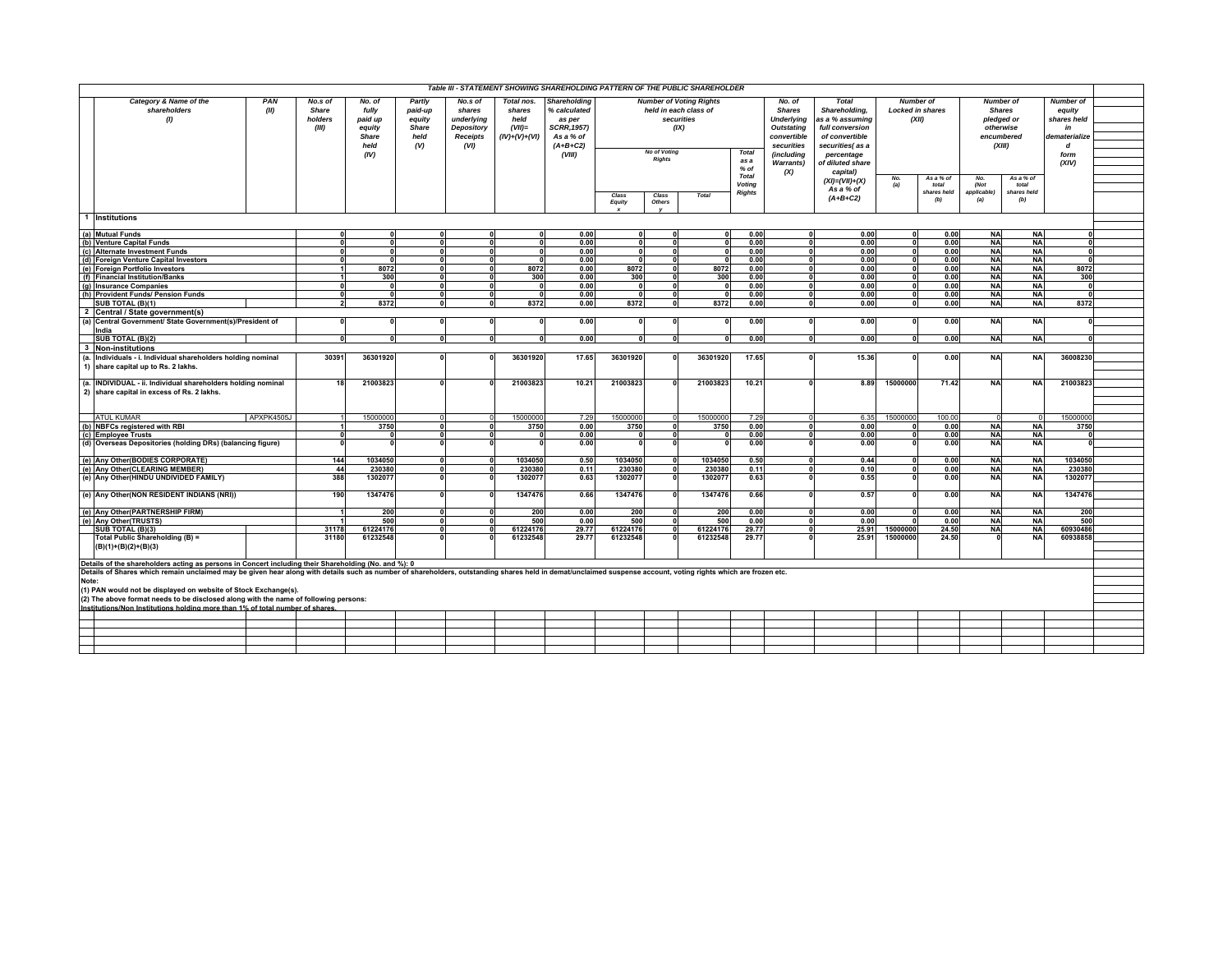|             |                                                                                                                                                       |      |                         |                  |                   |                      |                 | Table IV - STATEMENT SHOWING SHAREHOLDING PATTERN OF THE NON PROMOTER - NON PUBLIC SHAREHOLDER |                 |                                     |              |           |                                    |                                                                |       |                      |                         |                      |                       |  |
|-------------|-------------------------------------------------------------------------------------------------------------------------------------------------------|------|-------------------------|------------------|-------------------|----------------------|-----------------|------------------------------------------------------------------------------------------------|-----------------|-------------------------------------|--------------|-----------|------------------------------------|----------------------------------------------------------------|-------|----------------------|-------------------------|----------------------|-----------------------|--|
|             | Category & Name of the                                                                                                                                | PAN  | No. of                  | No. of           | Partly            | No.s of              | Total no.       | <b>Shareholding</b>                                                                            |                 | <b>Number of Votting Rights</b>     |              |           | No. of                             | <b>Total</b>                                                   |       | <b>Number of</b>     |                         | <b>Number of</b>     | <b>Number of</b>      |  |
|             | shareholders                                                                                                                                          | (II) | <b>Share</b><br>holders | fully<br>paid up | paid-up<br>equity | shares<br>underlying | shares<br>held  | % calculated<br>as per                                                                         |                 | held in each class of<br>securities |              |           | <b>Shares</b><br><b>Underlying</b> | Shareholding.<br><b>Locked in</b><br>as a % assuming<br>shares |       |                      |                         | <b>Shares</b>        | equity<br>shares held |  |
|             | $\left( I\right)$                                                                                                                                     |      | (III)                   | equity           | Share             | Depository           | $(VII)$ =       | <b>SCRR, 1957)</b>                                                                             |                 |                                     | (IX)         |           | <b>Outstating</b>                  | full conversion                                                |       |                      | pledged or<br>otherwise |                      |                       |  |
|             |                                                                                                                                                       |      |                         | <b>Share</b>     | held              | Receipts             | $(IV)+(V)+(VI)$ | As a % of                                                                                      |                 |                                     |              |           | convertible                        | of convertible                                                 | (XII) |                      | encumbered<br>(XIII)    |                      | dematerialize         |  |
|             |                                                                                                                                                       |      |                         | held             | (V)               | (VI)                 |                 | $(A+B+C2)$                                                                                     |                 |                                     |              |           | securities                         | securities(as a                                                |       |                      |                         |                      |                       |  |
|             |                                                                                                                                                       |      |                         | (IV)             |                   |                      |                 | (VIII)                                                                                         |                 | <b>No of Votina</b>                 |              | Total     | <i>(includina</i>                  |                                                                |       |                      |                         |                      | form                  |  |
|             |                                                                                                                                                       |      |                         |                  |                   |                      |                 |                                                                                                |                 | <b>Rights</b>                       |              | as a      | <b>Warrants)</b>                   | of diluted share                                               |       |                      |                         |                      | (XIV)                 |  |
|             |                                                                                                                                                       |      |                         |                  |                   |                      |                 |                                                                                                |                 |                                     |              | $%$ of    | (X)                                | capital)                                                       |       |                      |                         |                      |                       |  |
|             |                                                                                                                                                       |      |                         |                  |                   |                      |                 |                                                                                                |                 |                                     |              | $(A+B+C)$ |                                    | $(XI) = (VII) + (X)$                                           | No.   | As a % of            | No.                     | As a % of            |                       |  |
|             |                                                                                                                                                       |      |                         |                  |                   |                      |                 |                                                                                                |                 |                                     |              |           |                                    | As a % of                                                      | (a)   | total<br>shares held | (Not<br>applicable)     | total<br>shares held |                       |  |
|             |                                                                                                                                                       |      |                         |                  |                   |                      |                 |                                                                                                | Class<br>Equity | Class<br>Others                     | <b>Total</b> |           |                                    | $(A+B+C2)$                                                     |       | (b)                  | (a)                     | (Not                 |                       |  |
|             |                                                                                                                                                       |      |                         |                  |                   |                      |                 |                                                                                                |                 |                                     |              |           |                                    |                                                                |       |                      |                         | applicable)          |                       |  |
|             | 1 Custodian/DR Holder                                                                                                                                 |      |                         |                  |                   |                      |                 |                                                                                                |                 |                                     |              |           |                                    |                                                                |       |                      |                         |                      |                       |  |
|             |                                                                                                                                                       |      |                         |                  |                   |                      |                 |                                                                                                |                 |                                     |              |           |                                    |                                                                |       |                      |                         |                      |                       |  |
|             |                                                                                                                                                       |      |                         |                  |                   |                      |                 | 0.0000                                                                                         |                 |                                     |              | 0.0000    |                                    | 0.0000                                                         |       | 0.0000               | <b>NA</b>               | <b>NA</b>            |                       |  |
|             | <b>Total Non Promoter-</b>                                                                                                                            |      |                         |                  |                   |                      |                 | 0.0000                                                                                         |                 |                                     |              | 0.0000    |                                    | 0.000(                                                         |       | 0.0000               | <b>NA</b>               | <b>NA</b>            |                       |  |
|             | Non Public Shareholding                                                                                                                               |      |                         |                  |                   |                      |                 |                                                                                                |                 |                                     |              |           |                                    |                                                                |       |                      |                         |                      |                       |  |
|             | $(C)=(C)(1)+(C)(2)$                                                                                                                                   |      |                         |                  |                   |                      |                 |                                                                                                |                 |                                     |              |           |                                    |                                                                |       |                      |                         |                      |                       |  |
|             |                                                                                                                                                       |      |                         |                  |                   |                      |                 |                                                                                                |                 |                                     |              |           |                                    |                                                                |       |                      |                         |                      |                       |  |
| <b>Note</b> |                                                                                                                                                       |      |                         |                  |                   |                      |                 |                                                                                                |                 |                                     |              |           |                                    |                                                                |       |                      |                         |                      |                       |  |
|             | (1) PAN would not be displayed on website of Stock Exchange(s).                                                                                       |      |                         |                  |                   |                      |                 |                                                                                                |                 |                                     |              |           |                                    |                                                                |       |                      |                         |                      |                       |  |
|             | (2) The above format needs to disclose bame of all holders holding more than 1% of total number of shares.                                            |      |                         |                  |                   |                      |                 |                                                                                                |                 |                                     |              |           |                                    |                                                                |       |                      |                         |                      |                       |  |
|             | (3) W.r.t. the information pertaining to Depository Receipts, the same may be disclosed in the respective columns to the extent information available |      |                         |                  |                   |                      |                 |                                                                                                |                 |                                     |              |           |                                    |                                                                |       |                      |                         |                      |                       |  |
|             |                                                                                                                                                       |      |                         |                  |                   |                      |                 |                                                                                                |                 |                                     |              |           |                                    |                                                                |       |                      |                         |                      |                       |  |
|             |                                                                                                                                                       |      |                         |                  |                   |                      |                 |                                                                                                |                 |                                     |              |           |                                    |                                                                |       |                      |                         |                      |                       |  |
|             |                                                                                                                                                       |      |                         |                  |                   |                      |                 |                                                                                                |                 |                                     |              |           |                                    |                                                                |       |                      |                         |                      |                       |  |
|             |                                                                                                                                                       |      |                         |                  |                   |                      |                 |                                                                                                |                 |                                     |              |           |                                    |                                                                |       |                      |                         |                      |                       |  |